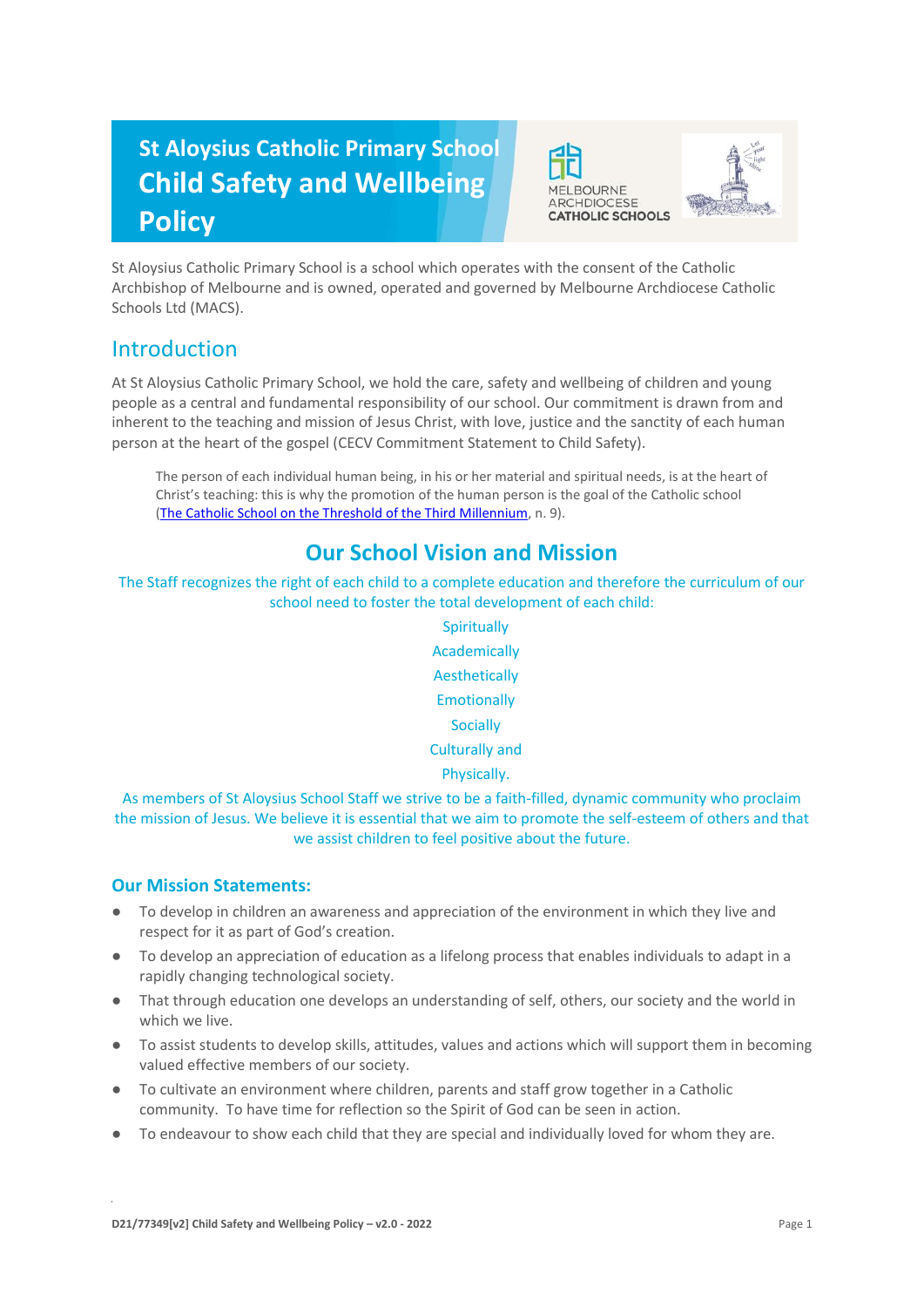- To foster a spirit of acceptance, appreciation, sharing and friendly cooperation with all others in our school community. Our school needs to be a happy place where people respect and support each other.
- To facilitate the professional development of staff, who can then use these new ideas for the benefit of our children
- To facilitate a relationship between staff/parents so that parents too can understand the changes that are taking place in the education process.
- To provide a variety of experiences that encourage children to participate to the maximum of their abilities.
- To build and expand the experience of our children so that each comes to a fuller realization of belonging to a faith and wider community.

### Purpose

The purpose of this Policy is to demonstrate the strong commitment of St Aloysius Catholic Primary School to the care, safety and wellbeing of all students at our school. It provides an outline of the policies, procedures, actions and strategies that will be implemented to ensure that a child safe culture is championed and modelled at all levels of the school, to keep students safe from harm, including all forms of abuse in our school environment, on campus, online and in other locations provided by the school.

This Policy takes into account relevant legislative requirements within the state of Victoria, including the specific requirements of the Child Safe Standards as set out in [Ministerial Order No. 1359.](https://www.vrqa.vic.gov.au/Documents/MinOrder1359childsafe.pdf)

This Policy applies to school staff, including school employees, volunteers, contractors and clergy. It should be read in conjunction with the following related school policies and procedures:

- 1. PROTECT: Identifying and Responding to Abuse Reporting obligations
- 2. Child Safety Code of Conduct
- 3. Reportable Conduct Policy
- 4. Engaging with Families in Child Safety Policy
- 5. Working with Children Check Policy

### **Principles**

Catholic schools have a moral, legal and mission-driven responsibility to create nurturing school environments where children and young people are respected, their voices are heard, and they are safe and feel safe (CECV Commitment Statement to Child Safety).

The following principles underpin our commitment to child safety and wellbeing at St Aloysius Catholic Primary School:

- All students deserve, as a fundamental right, safety and protection from all forms of abuse and neglect.
- Our school works in partnership with families and the community to ensure that they are engaged in decision-making processes, particularly those that have an impact on child safety and wellbeing and protection.
- All students have the right to a thorough and systematic education in all aspects of personal safety, in partnership with their parents/guardians/carers.
- All adults in our school, including teaching and non-teaching staff, clergy, volunteers and contractors, have a responsibility to care for children and young people, to positively promote their wellbeing, to identify and mitigate risks related to child safety and wellbeing in the school environment and to protect them from any kind of harm or abuse.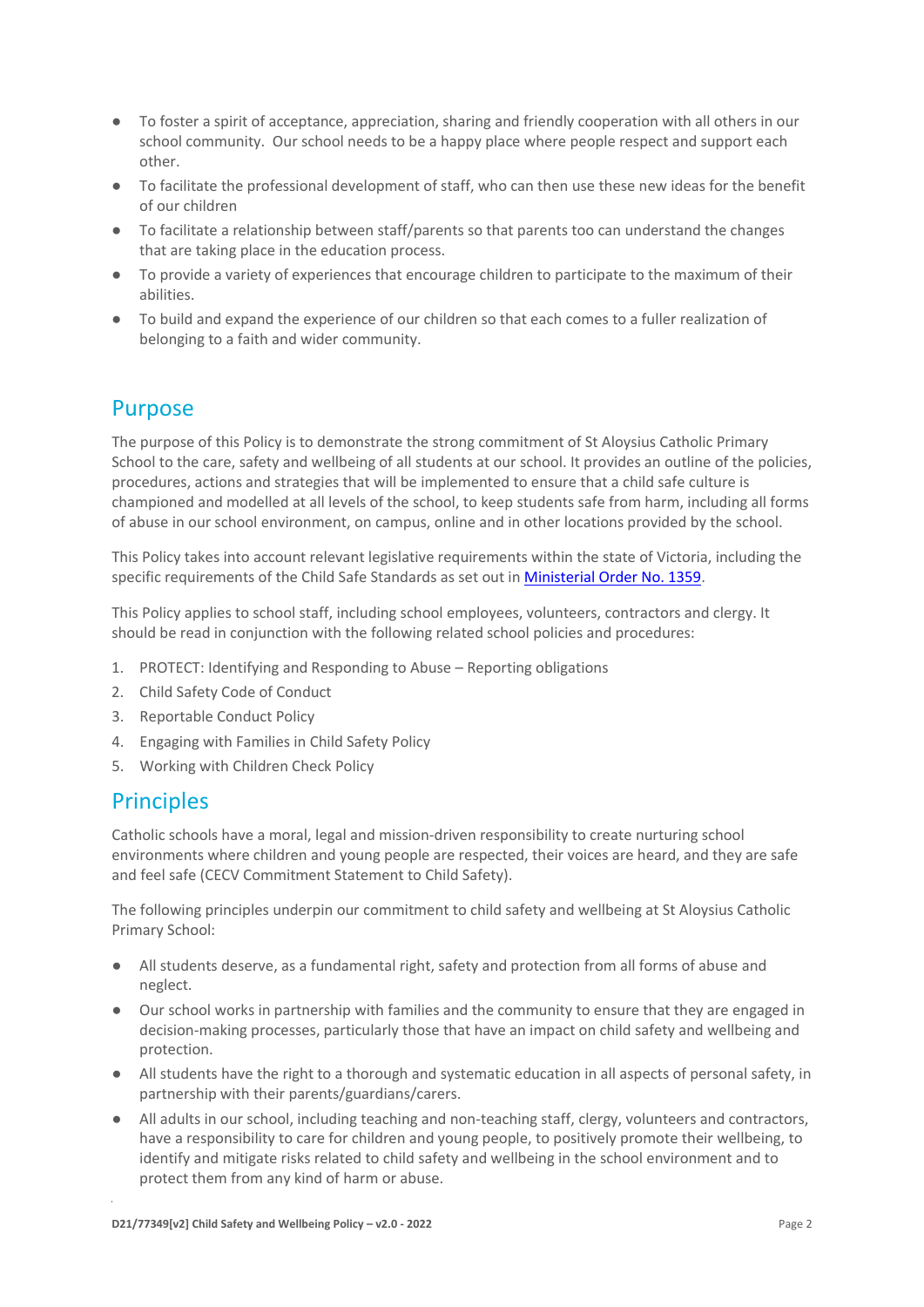- The policies, guidelines and codes of conduct for the care, wellbeing and protection of students are based on honest, respectful and trusting relationships between adults and children and young people.
- Policies and practices demonstrate compliance with legislative requirements and cooperation with the Church, governments, the police and human services agencies.
- All persons involved in situations where harm is suspected or disclosed must be treated with sensitivity, dignity and respect.
- All members of the school community (including students and their families) are kept informed of child safety and wellbeing matters (where appropriate) and are involved in promoting child safety and wellbeing.
- Staff, clergy, volunteers, contractors, parents and students should feel free to raise concerns about child safety and wellbeing, knowing these will be taken seriously by school leadership.
- Appropriate confidentiality will be maintained, with information being provided to those who have a right or a need to be informed, either legally (including under legislated information sharing schemes being Child Information Sharing Scheme (CISS) or Family Violence Information Sharing Scheme (FVISS)) or pastorally.

### **Definitions**

**Child** means a child or young person who is under the age of 18 years.

#### **Child abuse** includes:

- (a) any act committed against a child involving:
	- (i) a sexual offence
	- (ii) an offence under section 49B(2) of the *Crimes Act 1958* (grooming)
- (b) the infliction, on a child, of:
	- (i) physical violence
	- (ii) serious emotional or psychological harm
- (c) serious neglect of a child.

**Child safety** encompasses matters related to protecting all children from child abuse, managing the risk of child abuse, providing support to a child at risk of child abuse, and responding to suspicions, incidents, disclosures or allegations of child abuse (Ministerial Order No. 1359).

**Child neglect** includes a failure to provide the child with an adequate standard of nutrition, medical care, clothing, shelter or supervision to the extent that the health and physical development of the child is significantly impaired or placed at serious risk [\(PROTECT: Identifying and responding to all forms of abuse](http://www.cecv.catholic.edu.au/getmedia/ebe135a4-d1b3-48a0-81fe-50d4fc451bcd/Identifying-and-Responding-to-All-Forms-of-Abuse.aspx#page%3D27)  [in Victorian schools\)](http://www.cecv.catholic.edu.au/getmedia/ebe135a4-d1b3-48a0-81fe-50d4fc451bcd/Identifying-and-Responding-to-All-Forms-of-Abuse.aspx#page%3D27).

**Child physical abuse** generally consists of any non-accidental infliction of physical violence on a child by any person [\(PROTECT: Identifying and responding to all forms of abuse in Victorian schools\)](https://www.cecv.catholic.edu.au/getmedia/ebe135a4-d1b3-48a0-81fe-50d4fc451bcd/Identifying-and-Responding-to-All-Forms-of-Abuse.aspx#page%3D15).

**Child sexual abuse** is when a person uses power or authority over a child to involve them in sexual activity. It can include a wide range of sexual activity and does not always involve physical contact or force [\(PROTECT: Identifying and responding to all forms of abuse in Victorian schools\)](https://www.cecv.catholic.edu.au/getmedia/ebe135a4-d1b3-48a0-81fe-50d4fc451bcd/Identifying-and-Responding-to-All-Forms-of-Abuse.aspx#page%3D17).

**Emotional child abuse** occurs when a child is repeatedly rejected, isolated or frightened by threats, or by witnessing family violence [\(PROTECT: Identifying and responding to all forms of abuse in Victorian schools\)](https://www.cecv.catholic.edu.au/getmedia/ebe135a4-d1b3-48a0-81fe-50d4fc451bcd/Identifying-and-Responding-to-All-Forms-of-Abuse.aspx#page%3D26).

**Grooming** is when a person engages in predatory conduct to prepare a child for sexual activity at a later date. It can include communication and/or attempting to befriend or establish a relationship or other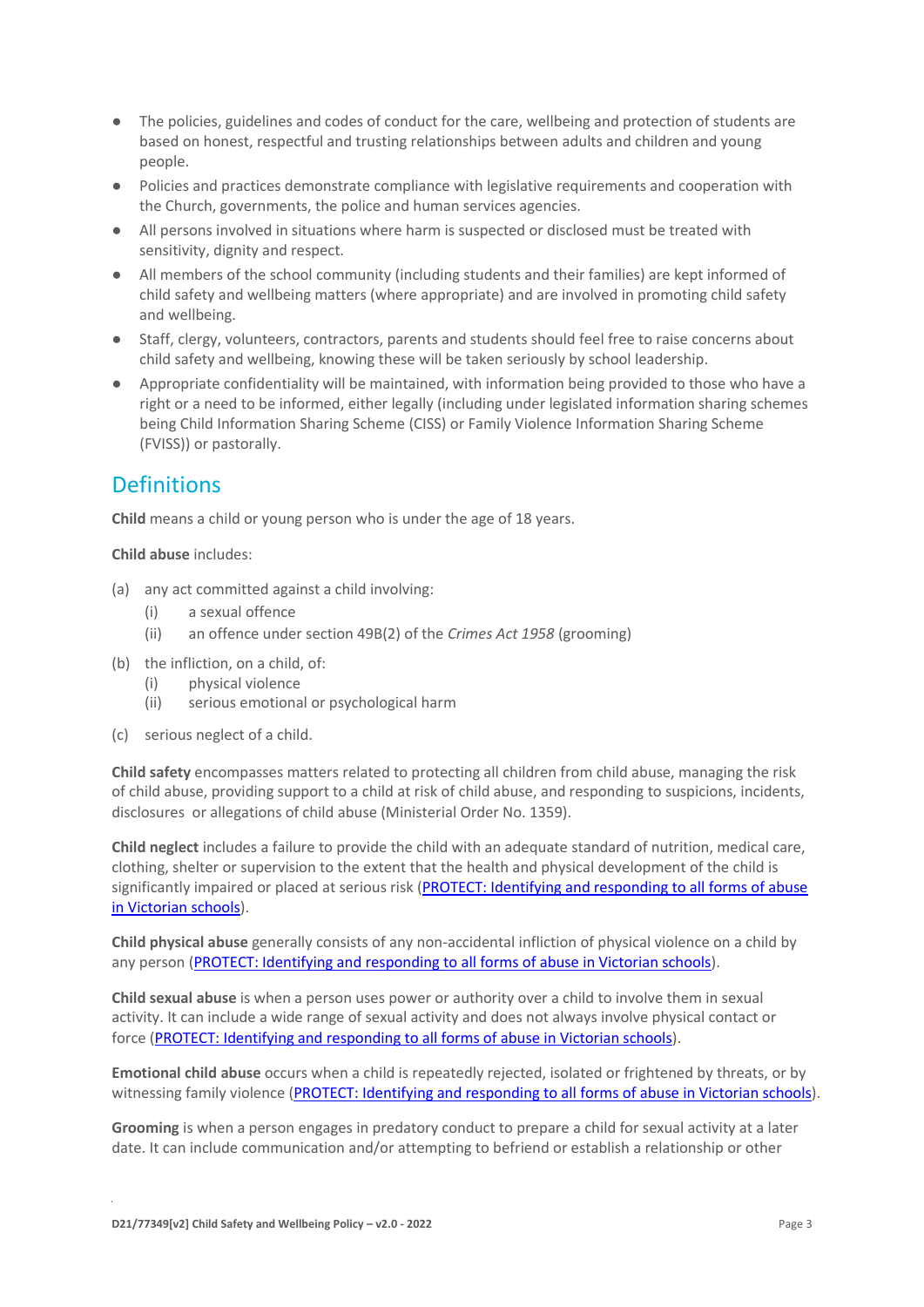emotional connection with the child or their parent/carer [\(PROTECT: Identifying and responding to all](https://www.cecv.catholic.edu.au/getmedia/ebe135a4-d1b3-48a0-81fe-50d4fc451bcd/Identifying-and-Responding-to-All-Forms-of-Abuse.aspx#page%3D20)  [forms of abuse in Victorian schools\)](https://www.cecv.catholic.edu.au/getmedia/ebe135a4-d1b3-48a0-81fe-50d4fc451bcd/Identifying-and-Responding-to-All-Forms-of-Abuse.aspx#page%3D20).

**Mandatory reporting:** The legal requirement under the *Children, Youth and Families Act 2005* (Vic.) to protect children from harm relating to physical and sexual abuse. The Principal, registered teachers and early childhood teachers, school counsellors, religious clergy, medical practitioners and nurses at a school are mandatory reporters under this Act [\(PROTECT: Identifying and responding to all forms of abuse in](http://www.cecv.catholic.edu.au/getmedia/ebe135a4-d1b3-48a0-81fe-50d4fc451bcd/Identifying-and-Responding-to-All-Forms-of-Abuse.aspx#page%3D8)  [Victorian schools\)](http://www.cecv.catholic.edu.au/getmedia/ebe135a4-d1b3-48a0-81fe-50d4fc451bcd/Identifying-and-Responding-to-All-Forms-of-Abuse.aspx#page%3D8).

**Reasonable belief – mandatory reporting:** When school staff are concerned about the safety and wellbeing of a child or young person, they must assess that concern to determine if a report should be made to the relevant agency. This process of considering all relevant information and observations is known as forming a reasonable belief. A 'reasonable belief' or a 'belief on reasonable grounds' is not the same as having proof, but is more than mere rumour or speculation. A reasonable belief is formed if a reasonable person in the same position would have formed the belief on the same grounds [\(PROTECT:](http://www.cecv.catholic.edu.au/getmedia/ebe135a4-d1b3-48a0-81fe-50d4fc451bcd/Identifying-and-Responding-to-All-Forms-of-Abuse.aspx#page%3D35)  [Identifying and responding to all forms of abuse in Victorian schools\)](http://www.cecv.catholic.edu.au/getmedia/ebe135a4-d1b3-48a0-81fe-50d4fc451bcd/Identifying-and-Responding-to-All-Forms-of-Abuse.aspx#page%3D35).

**Reasonable belief – reportable conduct scheme:** When a person has a reasonable belief that a worker/volunteer has committed reportable conduct or misconduct that may involve reportable conduct. A reasonable belief is more than suspicion and there must be some objective basis for the belief. It does not necessitate proof or require certainty.

NOTE: the difference between the reasonable belief definitions under mandatory reporting and the reportable conduct scheme is the category of persons who are required to, or can, form the reasonable belief which forms the basis for a report.

**Reportable conduct:** Five types of reportable conduct are listed in the *Child Wellbeing and Safety Act 2005* (Vic.) (as amended by the *Children Legislation Amendment (Reportable Conduct) Act 2017*). These include:

- 1. sexual offences (against, with or in the presence of a child)
- 2. sexual misconduct (against, with or in the presence of a child)
- 3. physical violence (against, with or in the presence of a child)
- 4. behaviour that is likely to cause significant emotional or psychological harm
- 5. significant neglect.

**School environment** means any of the following physical, online or virtual places used during or outside school hours:

- a campus of the school
- online or virtual school environments made available or authorized by St Aloysius Catholic Primary School for use by a child or student (including email, intranet systems, software, applications, collaboration tools and online services)
- other locations provided by the school or through a third-part provider for a child or student to use including, but not limited to, locations used for school camps, approved homestay accommodation, delivery of education and training, sporting events, excursions, competitions and other events) (Ministerial Order No. 1359).

**School staff** means an individual working in a school environment who is:

- directly engaged or employed by a school governing authority
- a contracted service provider engaged by MACS (whether or not a body corporate or any other person is an intermediary) engaged to perform child-related work for St Aloysius Catholic Primary School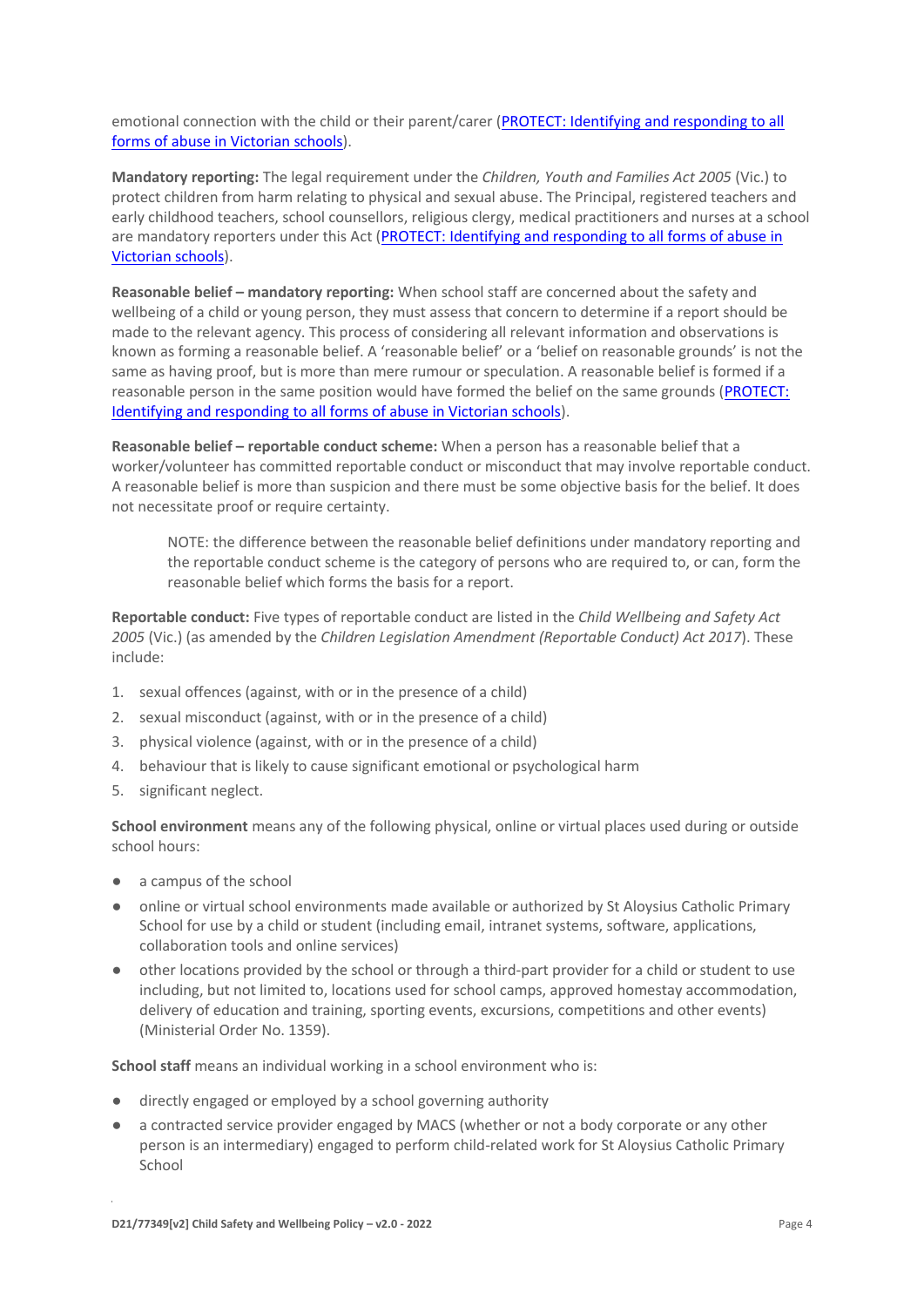● a minister of religion, a religious leader or an employee or officer of a religious body associated with MACS (Ministerial Order No. 1359).

**Volunteer** means a person who performs work without remuneration or reward for St Aloysius Catholic Primary School in the school environment.

### Policy commitments

All students enrolled at St Aloysius Catholic Primary School have the right to feel safe and be safe. The safety and wellbeing of children in our care will always be our first priority and we do not and will not tolerate child abuse. We aim to create a child-safe and child-friendly environment where children are free to enjoy life to the full without any concern for their safety. There is particular attention paid to the most vulnerable children, including Aboriginal and Torres Strait Islander children, children from culturally and/or linguistically diverse backgrounds, children with a disability, children who are unable to live at home, international students, and LGBTIQ+ students.

#### **Our commitment to our students**

- We commit to the safety and wellbeing of all children and young people enrolled in our school.
- We commit to providing children and young people with positive and nurturing experiences.
- We commit to listening to children and young people, and empowering them by ensuring that they understand their rights (including to safety, information and participation), and by taking their views seriously and addressing any concerns that they raise with us.
- We commit to taking action to ensure that children and young people are protected from abuse or harm.
- We commit to ensuring that the needs of all children and young people enrolled in our school are met, including those who are most vulnerable.
- We commit to recognising the importance of friendships and to encouraging support from peers, to help children and students feel safe and less isolated.
- We commit to developing a culture that facilitates and provides opportunities for children and student participation, and that strengthens the confidence and engagement of children and students by being responsive to their input.
- We commit to teaching children and young people the necessary skills and knowledge to understand and maintain their personal safety and wellbeing.
- We commit to seeking input and feedback from students regarding the creation of a safe school environment.

#### **Our commitment to parents, guardians and carers**

- We commit to communicating honestly and openly with parents, guardians and carers about the wellbeing and safety of their children.
- We commit to engaging with, and listening to, the views of parents, guardians and carers about our child safety and wellbeing practice, policies and procedures.
- We commit to transparency in our decision-making with parents, guardians and carers where it will not compromise the safety of children or young people.
- We commit to open engagement and communication with parents, guardians and carers about our child safe approach and our operations and governance related to child safety and wellbeing.
- We commit to ensuring that relevant information relating to child safety and wellbeing is accessible to parents, guardians and carers.
- We commit to acknowledging the cultural diversity of students and families, and being sensitive to how this may impact on student safety issues.
- We commit to continuously reviewing and improving our systems to protect children from abuse.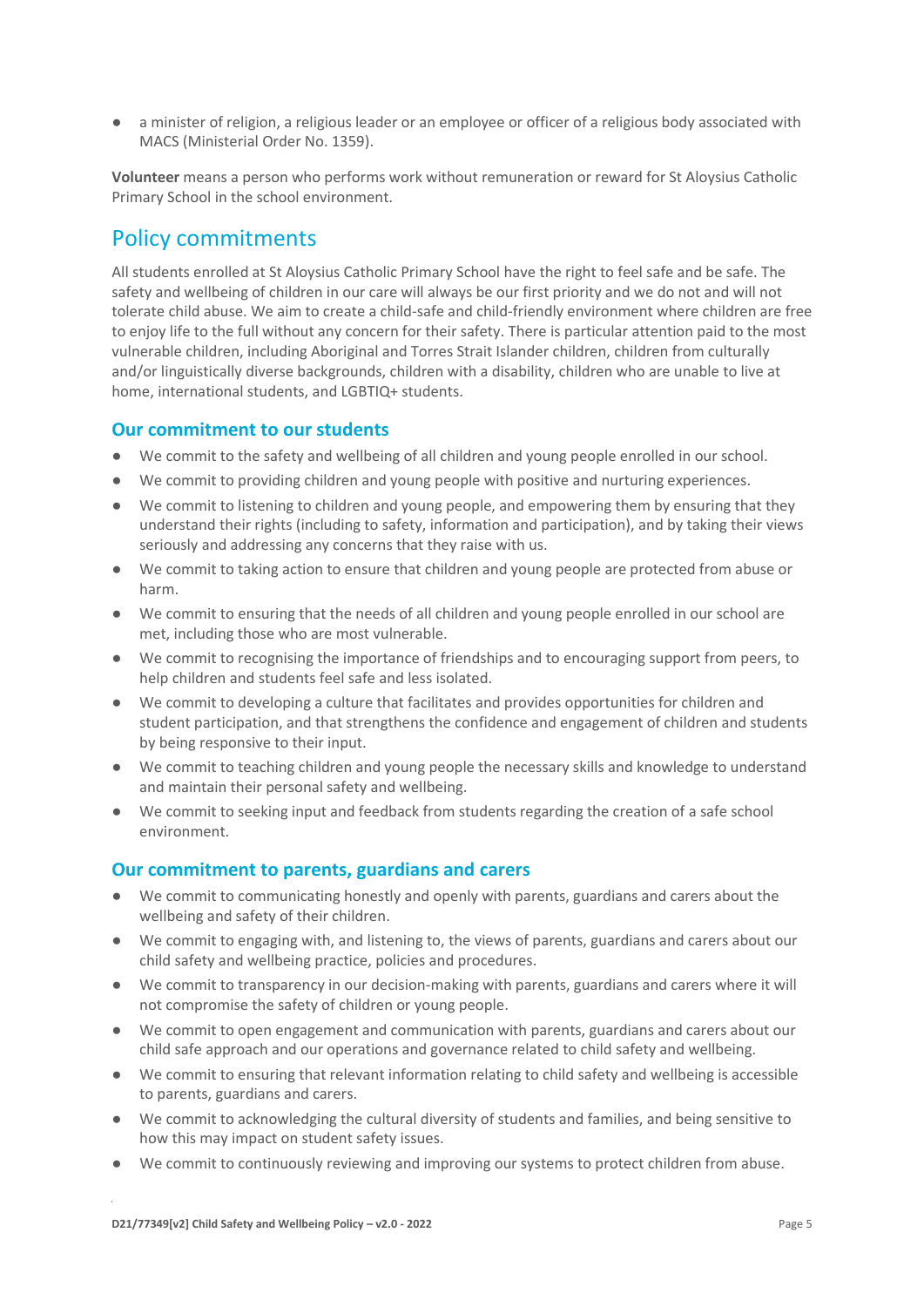### **Our commitment to our school staff (school employees, volunteers, contractors and clergy)**

- We commit to providing all St Aloysius Catholic Primary School staff with the necessary support to enable them to fulfill their roles, and to ensure that staff are attuned to signs of harm and are able to facilitate child-friendly ways for children and students to express their views, participate in decisionmaking and raise their concerns. This will include regular and appropriate learning opportunities.
- We commit to providing regular opportunities to clarify and confirm policy and procedures in relation to child safety and wellbeing, and young people's protection and wellbeing. This will include annual training in the principles and intent of the Child Safety and Wellbeing Policy and Child Safety Code of Conduct, and staff responsibilities to report concerns.
- We commit to listening to all concerns voiced by St Aloysius Catholic Primary School staff, clergy, volunteers and contractors about keeping children and young people safe from harm.
- We commit to providing opportunities for St Aloysius Catholic Primary School school employees, volunteers, contractors and clergy to receive formal debriefing and counselling arising from incidents of the abuse of a child or young person.

# Responsibilities and organisational arrangements

Everyone employed or volunteering at St Aloysius Catholic Primary School has a responsibility to understand the important and specific role they play individually and collectively to ensure a child safe culture in which the wellbeing and safety of all students is at the forefront of all they do and every decision they make (CECV Commitment Statement to Child Safety).

The school has allocated roles and responsibilities for child safety and wellbeing as follows:

- Ms Miriam Leahy Principal
- Miss Karyn Phillips Deputy Principal

#### **Guide to responsibilities of school leadership**

The Principal, the school governing authority and school leaders at St Aloysius Catholic Primary School recognise their particular responsibility to ensure the development of preventative and proactive strategies that promote a culture of openness, awareness of and shared responsibility for child safety and wellbeing. Responsibilities include:

- creating an environment for children and young people to be safe and to feel safe
- upholding high principles and standards for all staff, clergy, volunteers and contractors
- promoting models of behaviour between adults and children and young people based on mutual respect and consideration
- ensuring thorough and rigorous practices are applied in the recruitment, screening and ongoing professional learning of staff and volunteers
- ensuring that school personnel have regular and appropriate learning to develop their knowledge of, openness to and ability to prevent, identify and address child safety and wellbeing matters
- ensuring that the school has in place appropriate risk management strategies and practices that focus on preventing, identifying and mitigating risks related to child safety and wellbeing in the school environment
- providing regular opportunities to clarify and confirm legislative obligations, policy and procedures in relation to children and young people's protection and wellbeing
- ensuring the school meets the specific requirements of the Victorian Child Safe Standards as set out in Ministerial Order No. 1359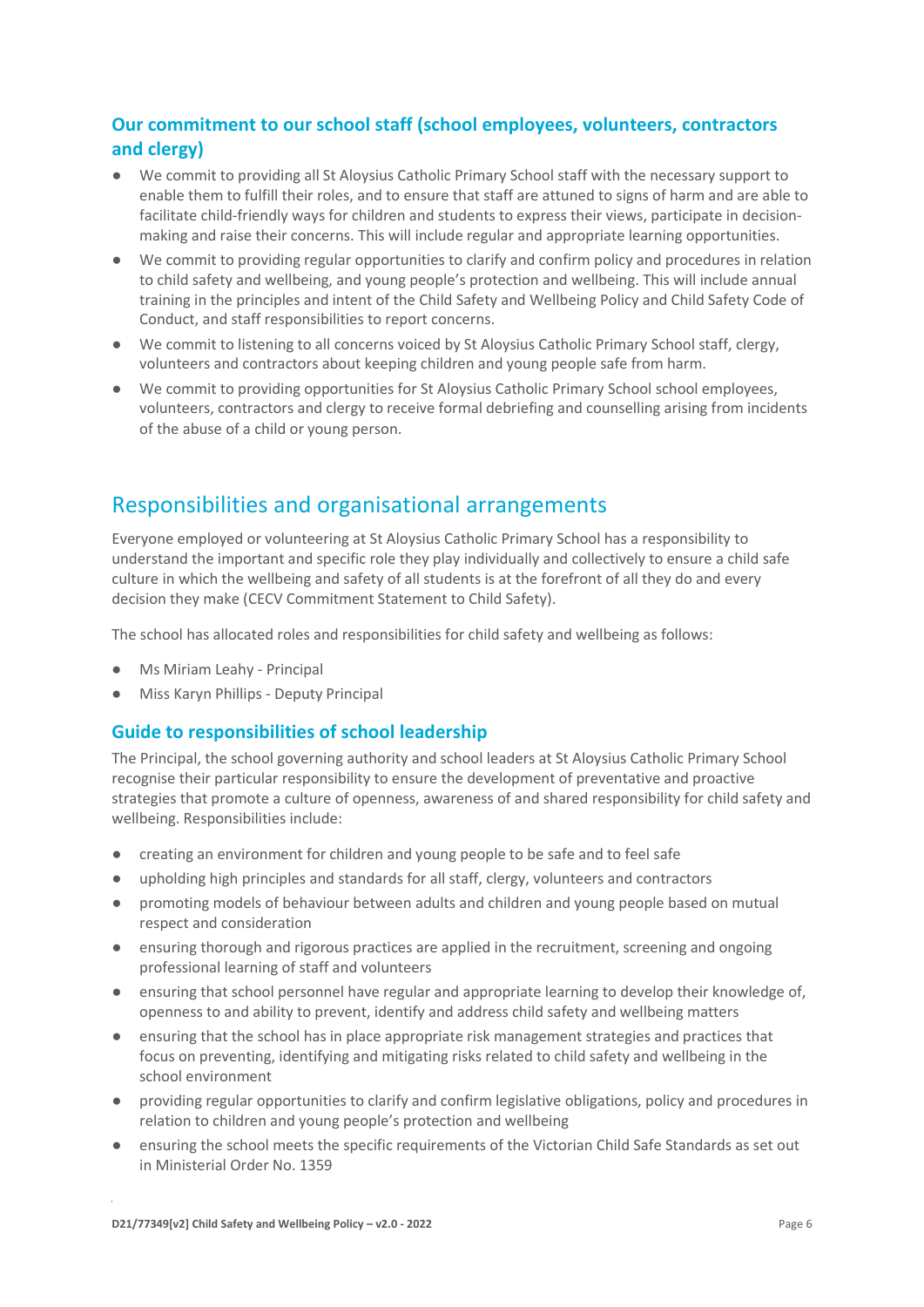- ensuring the school takes specific action to protect children from abuse in line with the three new criminal offences introduced under the *Crimes Act 1958* (Vic.) and in line wit[h PROTECT: Identifying](http://www.cecv.catholic.edu.au/getmedia/ebe135a4-d1b3-48a0-81fe-50d4fc451bcd/Identifying-and-Responding-to-All-Forms-of-Abuse.aspx)  [and responding to all forms of abuse in Victorian schools](http://www.cecv.catholic.edu.au/getmedia/ebe135a4-d1b3-48a0-81fe-50d4fc451bcd/Identifying-and-Responding-to-All-Forms-of-Abuse.aspx)
- ensuring the school understands and reports all matters that may constitute reportable conduct under the Reportable Conduct Scheme and in accordance with the School's reportable conduct policy
- sharing information under legislated information sharing schemes (CISS and FVISS) in accordance with the school's prescribed role as an ISE
- ensuring that the school monitors and reviews the risks related to child safety and wellbeing, including evaluating the effectiveness of the implementation of its risk controls, on an annual basis.

### **Guide to responsibilities of school staff**

Responsibilities of school staff (school employees, contractors and clergy) and volunteers include:

- treating children and young people with dignity and respect, acting with propriety, providing a duty of care, and protecting children and young people in their care
- following the legislative and internal school policies, procedures and processes in the course of their work, if they form a reasonable belief that a child or young person has been or is being abused or neglected
- providing a physically and psychologically safe environment where the wellbeing of children and young people is nurtured
- undertaking regular training and education in order to understand their individual responsibilities in relation to child safety, and the wellbeing of children and young people, including ways to prevent, identify and mitigate risks relating to child safety and wellbeing
- assisting children and young people to develop positive, responsible and caring attitudes and behaviours which recognise the rights of all people to be safe and free from abuse
- supporting children and young people to develop social connections and friendships with their peers, build skills in children and young people to support their peers and challenge bullying or isolating behaviour between children and young people
- following the school's Child Safety Code of Conduct
- where risks of child abuse are identified, ensuring that action is taken to mitigate against those risks and that risks and actions are appropriately recorded.

### **Organisational arrangements**

The Principal has the overall leadership role in monitoring and responding to the policy, procedures and practices for child safety and wellbeing in St Aloysius Catholic Primary School in accordance with this Policy.

We have appointed a Child Safety and Wellbeing Team:

- the Child Safety and Wellbeing Team consists of the Principal and Deputy Principal
- the Child Safety and Wellbeing Team works in preventing, identifying and mitigating risks in child safety and wellbeing
- the Child Safety and Wellbeing Team monitors the implementation of school policies, procedures and practices, to monitor and review the risks associated with child safety and wellbeing (including by and to identify professional learning.

St Aloysius Catholic Primary School's website and newsletter will provide information to keep parents and carers informed of child safety and wellbeing commitments, procedures and arrangements.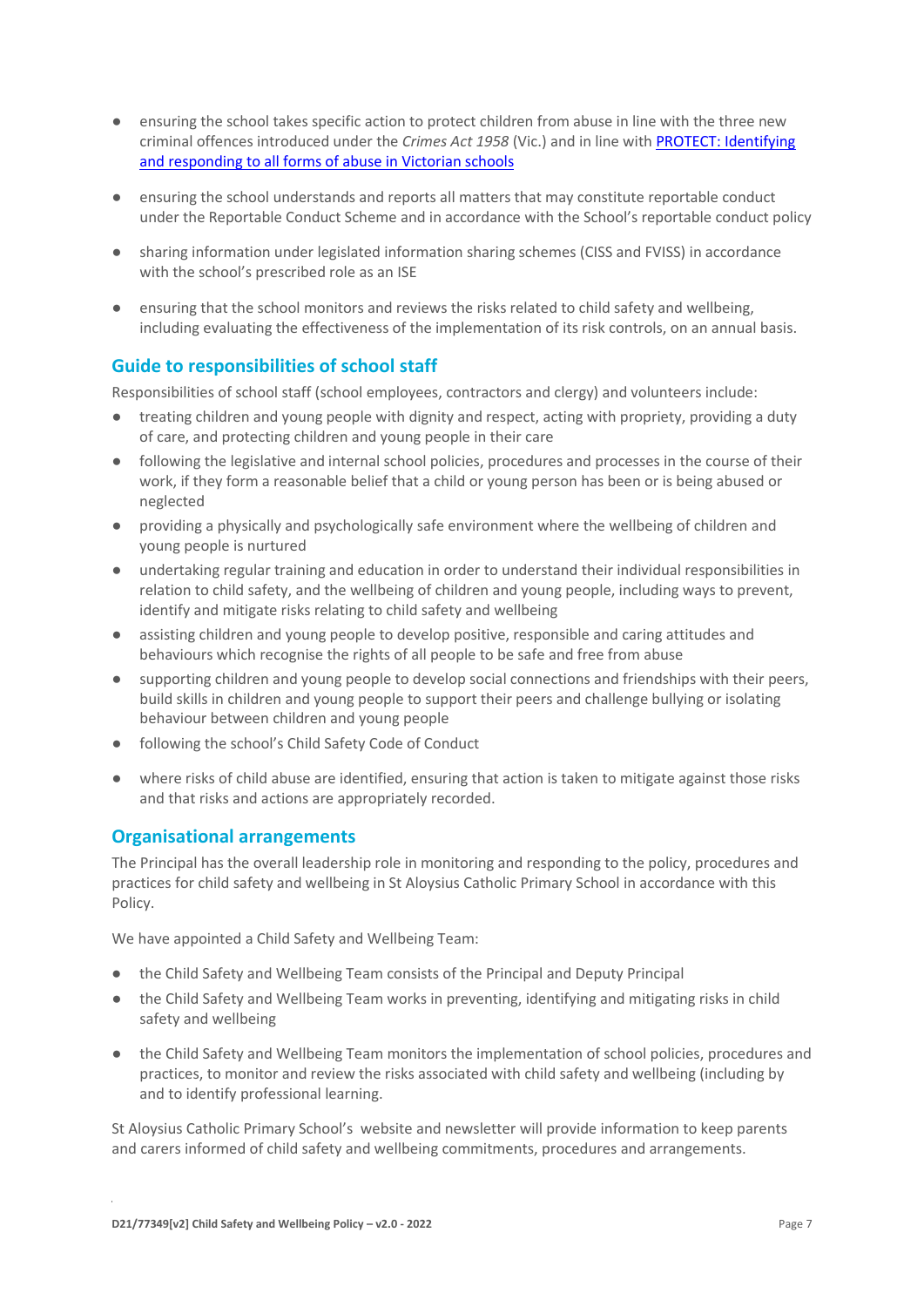# Expectation of our school staff and volunteers – Child Safety Code of **Conduct**

At St Aloysius Catholic Primary School, we expect school employees, volunteers, contractors and clergy to proactively ensure the safety and wellbeing of students at all times, to identify concerns about child safety and wellbeing and to take appropriate action if there are concerns about the safety and wellbeing of any child at the school. All school staff must remain familiar with the relevant laws, the code of conduct, and policies and procedures in relation to child protection, and comply with all requirements. We have developed [a Child Safety Code of Conduct,](https://www.saqueenscliff.catholic.edu.au/images/pdf/St_Aloysius-Child_Safe-Code-of-Conduct.docx.pdf) which recognises the critical role that school staff play in protecting the students in our care and establishes clear expectations of school employees, volunteers, contractors and clergy for appropriate behaviour with children in order to safeguard them against abuse and/or neglect.

Our Code also protects school staff and volunteers through clarification of acceptable and unacceptable behaviour.

# Student safety and participation

At St Aloysius Catholic Primary School, we actively encourage all students to openly express their views and feel comfortable about giving voice to the things that are important to them.

We teach students about what they can do if they feel unsafe and enable them to understand, identify, discuss and report their concerns. We listen to and act on any concerns students, or their parents or carers, raise with us.

The curriculum design integrates appropriate knowledge and skills to enhance students' understanding of being safe, as well as their understanding of their rights to safety, information and participation. Teaching and learning strategies that acknowledge and support student agency and voice are implemented. We ensure that students are offered access to sexual abuse prevention programs and to relevant related information in an age-appropriate way.

We have developed appropriate education about:

- standards of behaviour for students attending our school
- healthy and respectful relationships (including sexuality)
- resilience
- child abuse awareness and prevention.

We have also developed curriculum planning documents that detail the strategies and actions the school takes to implement its obligations to ensure that:

- children and students are informed about all of their rights, including to safety, information and participation
- the importance of friendship is recognised and support from peers is encouraged, to help children and students feel safe and be less isolated
- staff and volunteers are attuned to signs of harm and facilitate child-friendly ways for children and students to express their views, participate in decision-making and raise their concerns
- we have strategies in place to develop a culture that facilitates participation and is responsive to the input of children and students
- we provide opportunities for children and students to participate and is responsive to their contributions to strengthen confidence and engagement
- students are offered access to sexual abuse prevention programs and to relevant information in an age-appropriate way.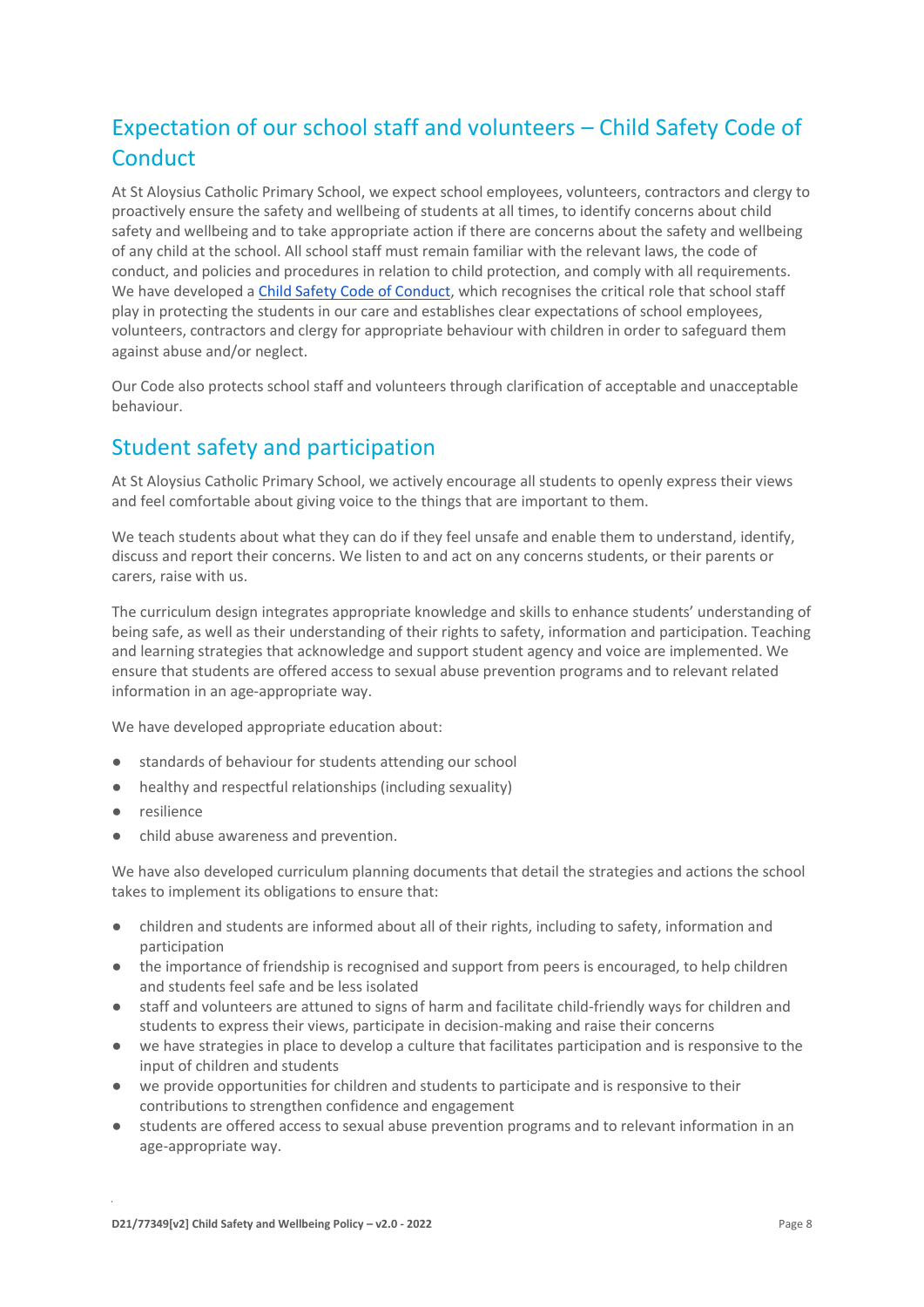At St Aloysius Catholic Primary School, we have implemented the following whole school approaches to support student safety and participation:

- Student Leadership and House Captaincy Program
- Whole School Buddy Program
- Weekly explicit Wellbeing lessons
- Daily Mindfulness
- Circle Time
- **Restorative Practices**
- ●

### Reporting and responding

Our school creates records relevant to any child safety complaints, disclosures or breaches of the Child Safety Code of Conduct, and maintains and disposes of those records in accordance with security and privacy requirements and [Public Record Office Victoria Recordkeeping Standards](https://prov.vic.gov.au/sites/default/files/files/documents/1906v1.0.pdf) (including minimum retention periods). Our school complies with legal obligations that relate to managing the risk of child abuse under the *Children, Youth and Families Act 2005* (Vic.), the *Crimes Act 1958* (Vic.), the *Child Wellbeing and Safety Act 2005* (Vic.) and the recommendations of the *[Betrayal of Trust](http://www.parliament.vic.gov.au/fcdc/article/1788)* report.

Child protection reporting obligations fall under separate pieces of legislation with differing reporting requirements.

Our school's PROTECT: Identifying and Responding to Abuse – Reporting obligations [PROTECT: Reporting](https://www.saqueenscliff.catholic.edu.au/images/pdf/St_Aloysius-PROTECT_Identifying_and_Responding_to_Abuse_Reporting_Obligations.docx.pdf)  [Obligations](https://www.saqueenscliff.catholic.edu.au/images/pdf/St_Aloysius-PROTECT_Identifying_and_Responding_to_Abuse_Reporting_Obligations.docx.pdf) updated on July 2022, sets out the actions required under the relevant legislation when there is a reasonable belief that a child at our school is in need of protection or a criminal offence has been committed, and provides guidance and procedures on how to make a report.

Our policy assists staff, volunteers and families to:

- identify the indicators of a child or young person who may be in need of protection
- understand how a reasonable belief is formed under the reportable conduct scheme as well as mandatory reporting
- make a report of a child or young person who may be in need of protection
- comply with mandatory reporting obligations under child protection law, and their legal obligations relating to child abuse and grooming under criminal law
- understand and comply with information sharing and recordkeeping obligations
- comply with reporting obligations under the reportable conduct scheme including obligations to report and investigate allegations of reportable conduct.

Our school has also established additional internal procedures and processes to help ensure that appropriate action is taken to prevent, identify and respond to concerns about the wellbeing and/or safety of a student.

Our school is a prescribed Information Sharing Entity (ISE) meaning that, where legislated requirements are met, it is able to share confidential information with other ISEs to promote child wellbeing or safety under the CISS or FVISS.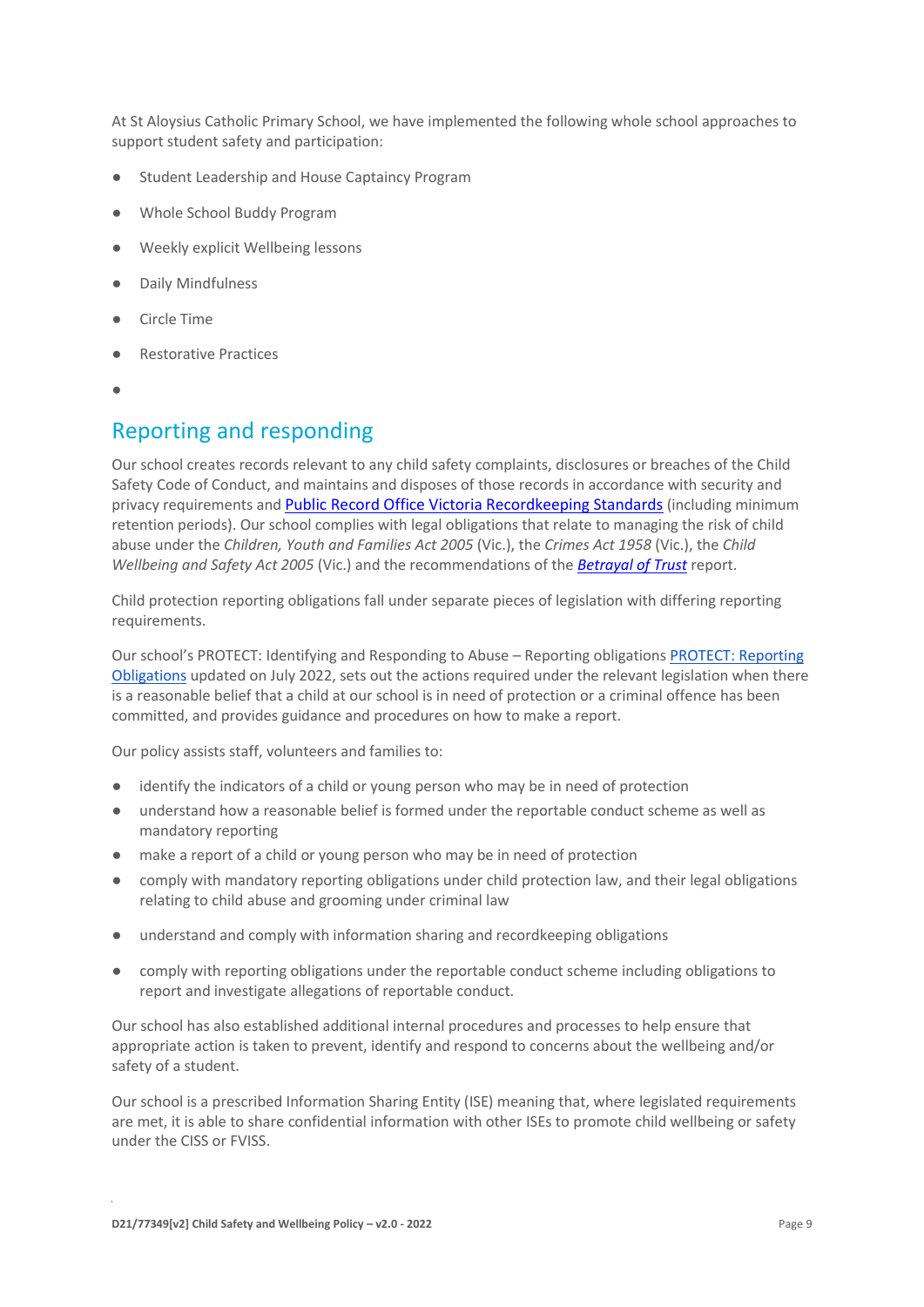At St Aloysius Catholic Primary School, if any member of our school community has concerns for a child's safety they need to discuss, they can notify the school Principal, the Deputy Principal or the designated Child Safety and Wellbeing Lead/Officer, Miriam Leahy and Karyn Phillips.

If the Principal or Child Safety and Wellbeing Officer is not available, then it should be discussed with a member of the school leadership team. Alternatively, any member of the school community may report directly to the responsible authority.

The staff member, supported by the Principal or designated Child Safety and Wellbeing Officer will follow the step-by-step guide to making a report as outlined in th[e Four Critical Actions for Schools: Responding](https://www.education.vic.gov.au/Documents/about/programs/health/protect/FourCriticalActions_ChildAbuse.pdf)  [to Incidents, Disclosures and Suspicions of Child Abuse.](https://www.education.vic.gov.au/Documents/about/programs/health/protect/FourCriticalActions_ChildAbuse.pdf)

### Screening and recruitment of school staff

St Aloysius Catholic Primary School will apply thorough and rigorous screening processes in the recruitment of employees and volunteers involved in child-connected work. Our commitment to child safety and wellbeing and our screening requirements are included in all advertisements for such employee, contractor and volunteer positions, and all applicants are provided with copies of the school's Child Safety Code of Conduct and the Child Safety and Wellbeing Policy.

Each job description for staff involved in child-connected work has a clear statement that sets out the requirements, duties and responsibilities regarding child safety and wellbeing for those in that role and the occupant's essential qualifications, experience and attributes in relation to child safety and wellbeing.

When recruiting and selecting employees, contractors and volunteers involved in child-connected work, we ensure that we gather, verify and record the following information about any person we propose to engage:

- confirm the applicant's Working with Children Check and National Police Check status and/or professional registration (as relevant)
- obtain proof of personal identity and any essential or relevant professional or other qualifications
- verify the applicant's history of work involving children
- obtain references that address the applicant's suitability for the job and working with children.

We will also ensure that appropriate supervision or support arrangements are in place in relation to the induction of new school staff into the school's policies, codes, practices and procedures governing child safety and wellbeing and child-connected work.

We have procedures and processes for monitoring and assessing the continuing suitability of school staff and volunteers to work with children, including regular reviews of the status of Working with Children Checks and staff professional registration requirements such as Victorian Institute of Teaching (VIT) registration.

St Aloysius Catholic Primary School implements the following CECV guidelines:

- *Guidelines on the Employment of Staff in Catholic Schools*
- *Guidelines on the Engagement of Volunteers in Catholic Schools*
- *Guidelines on the Engagement of Contractors in Catholic Schools*
- *NDIS/External Providers: Guidelines for Schools*.

### Child safety and wellbeing – education and training for school staff

St Aloysius Catholic Primary School provides employees, volunteers and clergy with regular and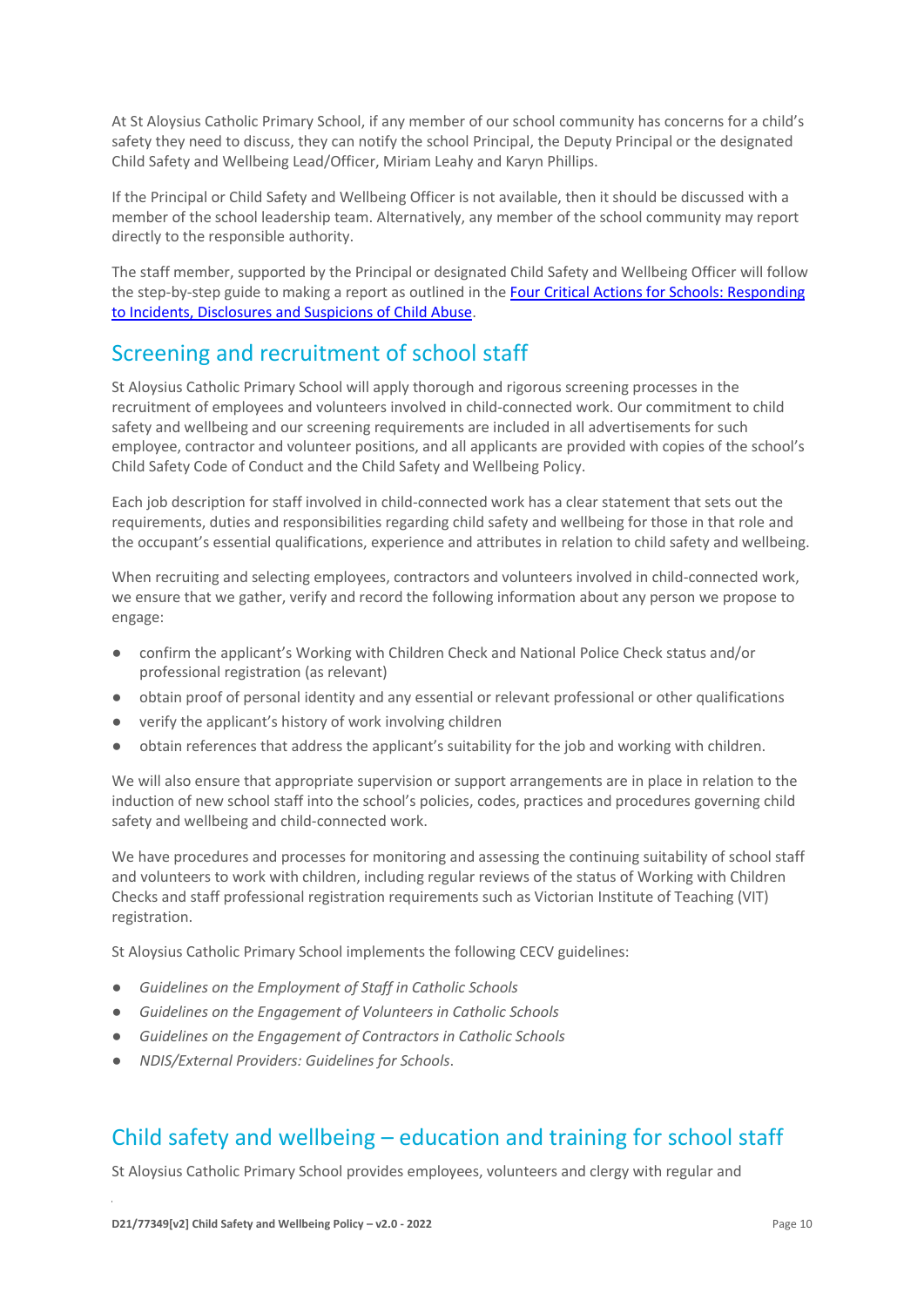appropriate opportunities to develop their knowledge of, openness to and ability to address child safety and wellbeing matters. This includes induction, ongoing training and professional learning to ensure that everyone understands their professional and legal obligations and responsibilities, and the procedures for reporting suspicion of child abuse and neglect.

At least annually, our professional learning and training addresses:

- staff's individual and collective obligations and responsibilities for managing the risk of child abuse
- preventing, identifying and mitigating child abuse risks in the school environment without compromising a child or student's right to privacy, access to information, social connections and learning opportunities
- the reportable conduct scheme
- our school's current child safety standards (including this Policy, the Child Safety Code of Conduct and any other policies and procedures relating to child safety and wellbeing, including in relation to managing complaints and concerns related to child abuse)
- guidance on recognizing indicators of child harm including harm caused by other children and students
- guidance on responding effectively to issues of child safety and wellbeing and supporting colleagues who disclose harm
- guidance on how to build culturally safe environments for children and students
- guidance on their information sharing and recordkeeping obligations, including under the Public [Record Office Victoria Recordkeeping Standards.](https://prov.vic.gov.au/sites/default/files/files/documents/1906v1.0.pdf)

On a regular basis, St Aloysius Catholic Primary School also provides support to school staff to develop their knowledge and understanding of child safety and wellbeing. These opportunities include:

- having Child Safety as a standing agenda item at every staff Briefing and Meeting and School Advisory Board Meeting
- Wellbeing Professional Learning Teams also focus on issues related to child safety and wellbeing
- Learning Diversity Staff Meetings also focus on issues related to child safety and wellbeing.

# Diversity and equity – strategies and actions

At St Aloysius Catholic Primary School, we are committed to ensuring that equity is upheld, and that diverse needs are respected in policy and practice. We aim to ensure that:

- all school staff and volunteers understand the diverse circumstances of children and students
- our school provides support and responds to vulnerable children and students
- children, students, staff, volunteers and the school community have access to information, support and complaints processes in ways that are culturally safe, accessible and easy to understand
- the school pays particular attention to the needs of students with disability, students from culturally and linguistically diverse backgrounds, students who are unable to live at home, international students, and LGBTIQ+ students
- the school pays particular attention to the needs of Aboriginal students and provides and promotes a culturally safe environment for them.

As a school community at St Aloysius Catholic Primary School, we actively ensure that students with diverse learning needs are supported to reach their full potential, and are able to access all aspects of school life in the same way as their peers.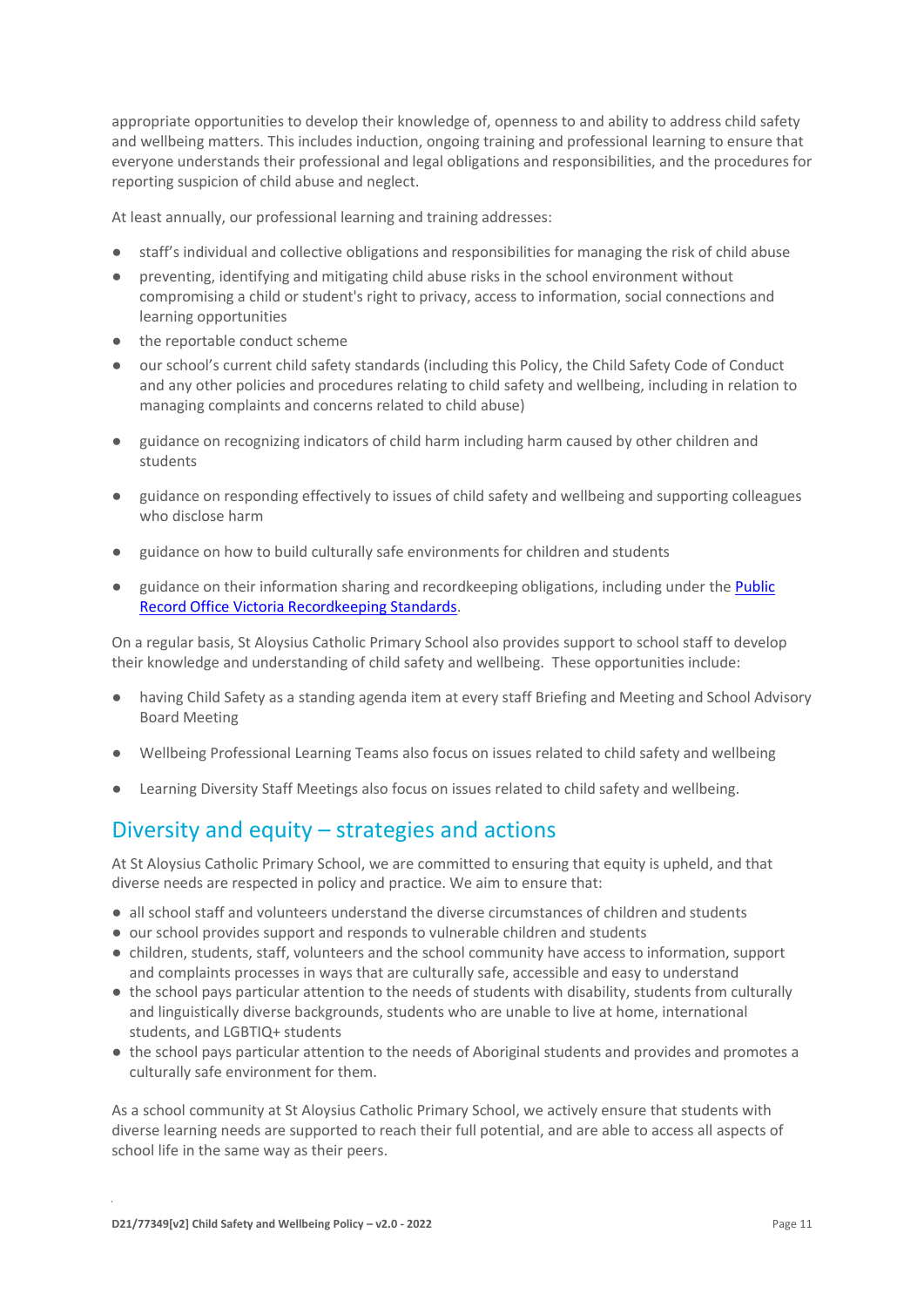We commit to meeting with students and their families to determine their needs, and implement practical strategies and adjustments to support learning and wellbeing.

We engage with the following strategies and programs to support all learners:

- *CECV – Assessing and Intervening with Impact*
- *CECV – Intervention Framework*
- *CECV – Parent Guide to Program Support Groups*
- *CECV – Positive Behaviour Guidelines*
- *Catholic Education Melbourne (CEM) – Horizons of Hope – Vision, Context, Strategy, Practice*
- *CEM – Identity and Growth: A perspective for Catholic schools*
- *MACS – Allways: A guide to supporting all learners in all ways always*
- *MACS – Religious Education Curriculum*
- *National Catholic Education Commission – Framework for Student Faith Formation in Catholic Schools*
- *Victorian Curriculum F–10*

### Family engagement – strategies and actions

St Aloysius Catholic Primary School ensures that families, carers and other members of the school community are informed about relevant child safety and wellbeing matters and are involved in the promotion of child safety and wellbeing at the school. We aim to ensure that:

- families participate in decisions relating to child safety and wellbeing which affect their child
- we engage and openly communicate with families, carers and other members of the school community about our child safe approach
- all members of the school community have access to information relating to child safety and wellbeing
- families, carers and other members of the school community have the opportunity to provide input into the development and review of the school's child safety and wellbeing policies and practices
- families, carers and other members of the school community are informed about the operations and governance of the school in relation to child safety and wellbeing.

At St Aloysius Catholic Primary School we have developed a range of strategies and actions that support our engagement with families, carers and our community.

These include:

- regular newsletter items
- utilising Digital communication Seesaw, Skoolbag, etc
- parent information nights focussing on wellbeing, resilience, mental health and cyber safety.

### Risk management

At St Aloysius Catholic Primary School, we are committed to proactively and systematically identifying and assessing risks to student safety across our whole school environment, and reducing or eliminating (where possible) all potential sources of harm. We document, implement, monitor and annually review our risks and risk management strategies for child safety and wellbeing, evaluate the effectiveness of the implementation of our risk controls and ensure that the strategies change as needed and as new risks arise.

As part of our school processes we: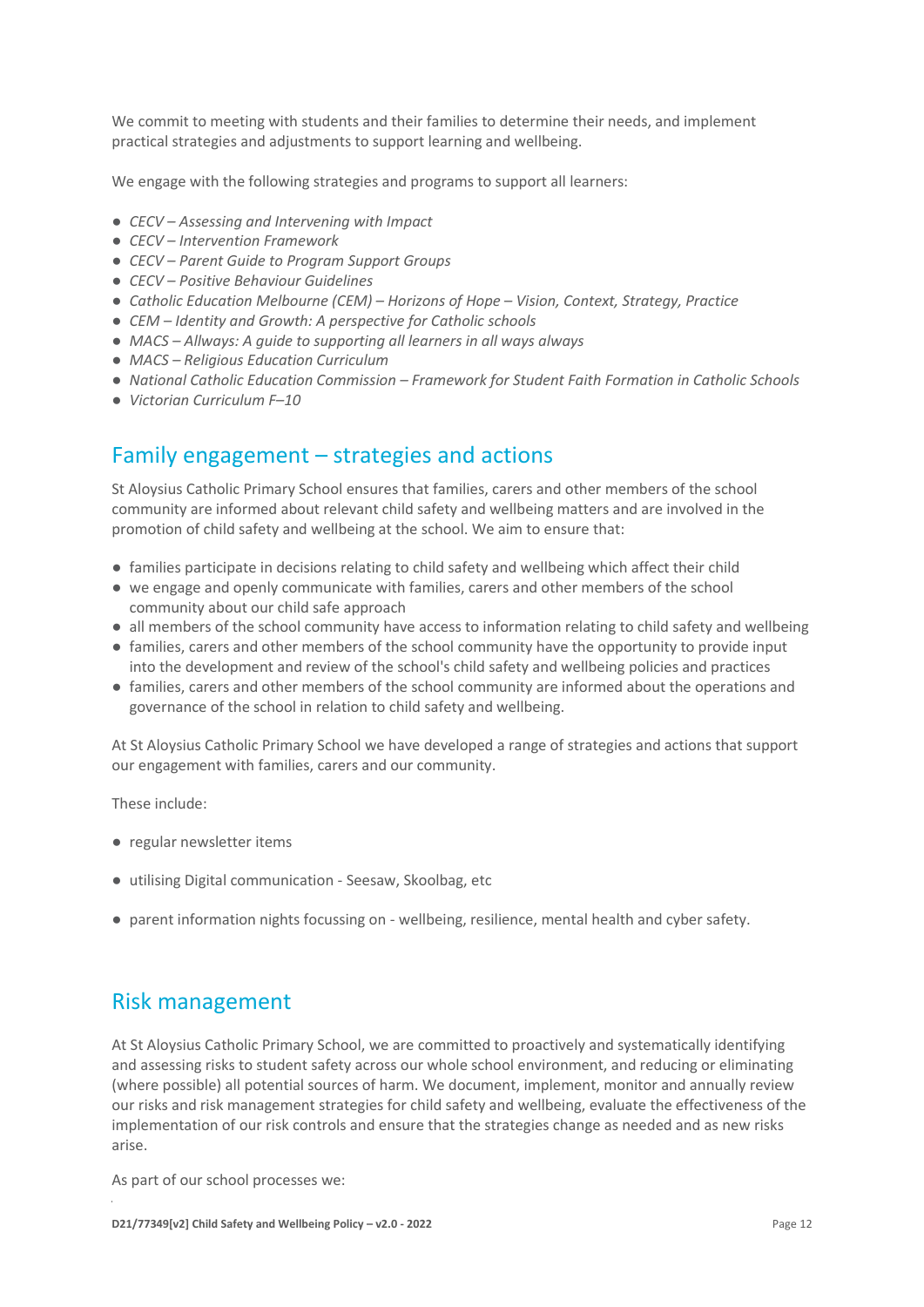- agenda Child Safety at each full staff meeting, thereby ensuring that all staff are continually aware and reminded of any issues within the school environment that could have an impact on safety and wellbeing of children
- conduct risk assessments for any activities undertaken outside the school environment; risk assessments are undertaken by the staff member leading the activity and are reviewed by the school leadership team
- conduct risk assessments for any third party contractor engaged by the school.

# Relevant legislation

- *Children, Youth and Families Act 2005* (Vic.)
- *Child Wellbeing and Safety Act 2005* (Vic.)
- *Worker Screening Act 2020* (Vic.)
- *Education and Training Reform Act 2006* (Vic.)
- *Education and Training Reform Regulations 2017* (Vic.)
- *Equal Opportunity Act 2010* (Vic.)
- *Privacy Act 1988* (Cth)
- *Public Records Act 1973* (Vic)
- *Crimes Act 1958* (Vic.) Three new criminal offences have been introduced under this Act:
- 1. [Failure to disclose offence:](https://www.justice.vic.gov.au/safer-communities/protecting-children-and-families/failure-to-disclose-offence#%3A~%3Atext%3DIn%202014%2C%20the%20law%20in%20Victoria%20was%20changed%2Coffended%20against%20a%20child%20under%2016%20in%20Victoria) Any adult who forms a reasonable belief that a sexual offence has been committed by an adult against a child under 16 has an obligation to report that information to police. Failure to disclose the information to police is a criminal offence.
- 2. [Failure to protect offence:](https://www.justice.vic.gov.au/safer-communities/protecting-children-and-families/failure-to-protect-a-new-criminal-offence-to#%3A~%3Atext%3DFailure%20to%20protect%3A%20a%20new%20criminal%20offence%20to%2Cfrom%20sexual%20abuse%20and%20exposure%20to%20sexual%20offenders) This offence will apply where there is a substantial risk that a child under the age of 16 under the care, supervision or authority of a relevant organisation will become a victim of a sexual offence committed by an adult associated with that organisation. A person in a position of authority in the organisation will commit the offence if they know of the risk of abuse and have the power or responsibility to reduce or remove the risk, but negligently fail to do so.
- 3. [Grooming offence:](https://www.justice.vic.gov.au/safer-communities/protecting-children-and-families/grooming-offence) This offence targets predatory conduct designed to facilitate later sexual activity with a child. Grooming can be conducted in person or online, for example via interaction through social media, web forums and emails.

# Related policies

#### **Catholic Education Commission of Victoria Ltd (CECV) guidelines**

- [CECV Guidelines on the Employment of Staff in Catholic Schools](https://www.cecv.catholic.edu.au/getmedia/0393d7fb-2fb9-4e48-a05e-56b703dd62eb/Employment-Guidelines.aspx)
- [CECV Guidelines on the Engagement of Volunteers in Catholic Schools](https://www.cecv.catholic.edu.au/Media-Files/IR/Policies-Guidelines/Volunteers/Guidelines-on-the-Engagement-of-Volunteers.aspx)
- [CECV Guidelines on the Engagement of Contractors in Catholic Schools](https://www.cecv.catholic.edu.au/Media-Files/IR/Policies-Guidelines/Staff,-Contractors,-Volunteers/Contractor-Guidelines.aspx)
- [CECV NDIS/External Providers: Guidelines for Schools](https://www.cecv.catholic.edu.au/getmedia/cec12bdf-5e03-4d3a-ac47-504fe084f415/NDIS-External-Providers-Guidelines.aspx?ext=.pdf)
- **[CECV Positive Behaviour Guidelines](https://www.cecv.catholic.edu.au/getmedia/bc1d235d-9a98-4bb4-b3ac-84b50fa7c639/CECV-Positive-Behaviour-Guidelines_FINAL2.aspx?ext=.pdf)**

#### **School policies**

- Child Safety Code of Conduct [Child Safe Code of Conduct Policy](https://www.saqueenscliff.catholic.edu.au/images/pdf/St_Aloysius-Child_Safe-Code-of-Conduct.docx.pdf)
- PROTECT: Identifying and Responding to Abuse Reporting obligations *[PROTECT: Reporting](https://www.saqueenscliff.catholic.edu.au/images/pdf/St_Aloysius-PROTECT_Identifying_and_Responding_to_Abuse_Reporting_Obligations.docx.pdf)  [Obligations Policy](https://www.saqueenscliff.catholic.edu.au/images/pdf/St_Aloysius-PROTECT_Identifying_and_Responding_to_Abuse_Reporting_Obligations.docx.pdf)*
- **Reportable Conduct Policy [Reportable Conduct Policy](https://www.saqueenscliff.catholic.edu.au/images/pdf/St_Aloysius-Reportable_Conduct_Policy.docx.pdf)**

**Responsible director** Director, Learning and Regional Services